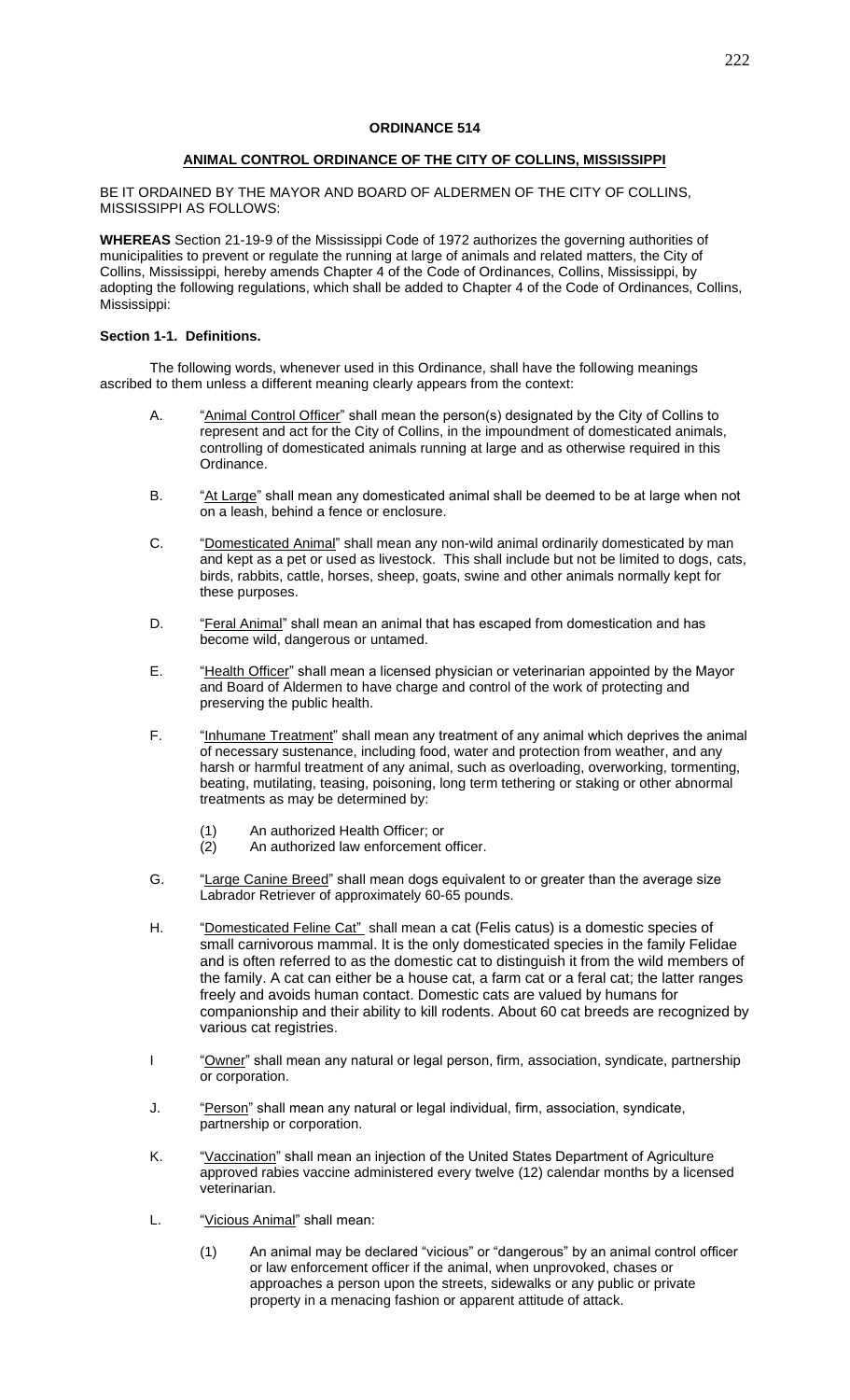- (2) An animal may be considered vicious or dangerous if that animal has a known propensity, tendency or disposition to attack unprovoked, to cause injury or to otherwise threaten safety of human beings or domestic animals.
- (3) Any animal owned or harbored primarily or in part for the purpose of fighting or any animal trained for fighting will be considered vicious or dangerous.
- M. "Wild Animals" shall mean all animals which can normally be found in the wild state and are not ordinarily domesticated by man, whether raised in captivity or - the wild, including but not limited to reptiles, lions, tigers, bears, wolves, apes, monkeys, foxes, baboons, skunks, raccoons, opossums and squirrels. Also, any animal considered a menace to the public.

## **Section 1-2. The Control or Protection of Domesticated and Wild Animals.**

- A. It shall be unlawful for any person to:
	- (1) Permit any domesticated and/or wild animal(s), owned by or under the control of a person, to run at large within the City of Collins.
	- (2) Commit any inhumane treatment against any domesticated and/or wild animal(s).
	- (3) Interfere with or molest any domesticated and/or wild animal(s) used by law enforcement in the performance of the functions or the duties of such department.
	- (4) Have a animal on a leash at any parade, festival and/or athletic event in the City of Collins with the exception of a domesticated dog.
	- (5) Keep or harbor any animal(s), which by loud, repeated and frequent or habitual barking, howling, yelping or other noise or action, disturbs any resident of the City of Collins.
	- (6) Allow any pens, kennels or other enclosures, for the keeping of domesticated and/or wild animal(s) to become unsanitary, offensive or disagreeable to persons residing in the vicinity of a platted and recorded subdivision nor shall they be maintained or kept as to breed flies or in any manner to cause any injury to the public health of any person residing in the vicinity of the pen, enclosure, cage, etc.
	- (7) Keep or harbor any domesticated and/or wild animal(s) in such a manner as to become offensive by reason of odor or unclean condition or in such a manner as to annoy any person residing in the vicinity thereof.
	- (8) Fail to provide animals with sufficient good and wholesome food and water, proper shelter and protection from the weather, proper enclosure, veterinary care when needed to prevent suffering and humane care and treatment.
		- (i) Proper enclosure and proper shelter is defined as secure confinement indoors or secure confinement in a locked pen or fenced yard containing a properly constructed dog house with secure sides and top, and fence to be chain link, dog wire or wood, capped if dog can climb fence, which provides proper protection from the elements for the dog, is suitable to prevent the entry of young children, and is designed to prevent the animal from escaping while on the owner's property.
		- (ii) Dogs shall not be tethered as a primary method of confinement.
	- (9) Leave an animal unattended inside a motor vehicle when such action is harmful or reasonable potentially harmful to said animal. In the event the owner of said vehicle is not available and cannot be found or refuses to prevent said harm or reasonably potential harm from continuing, the animal control officer or the city police shall be authorized to remove said animal from such vehicle and to utilize any reasonable method to effectuate said removal.
	- (10) Expose any known poisonous substance, whether mixed with food or not, in such a manner as to be ingested or inhaled by any animal to purposely or negligently harm said animal.
	- (11) Keep any wild animals within the City of Collins.
		- (i) A variance to this provision may be requested by obtaining a special permit from the City of Collins. All permits issued to own a wild animal will be maintained by the City of Collins.
	- B. The duly sworn and authorized animal control officer(s) of the City of Collins may seize or cause to have seized any animal whose owner is found to be in violation of any part of Section 1-2(a) and impound or cause to be impounded such animal in a designated shelter. Such animal shall be held for a period not to exceed five (5) days, and if reasonable corrections are not made by the owner of the animal so that the owner will not be in further violation of said Sub-Section (a). If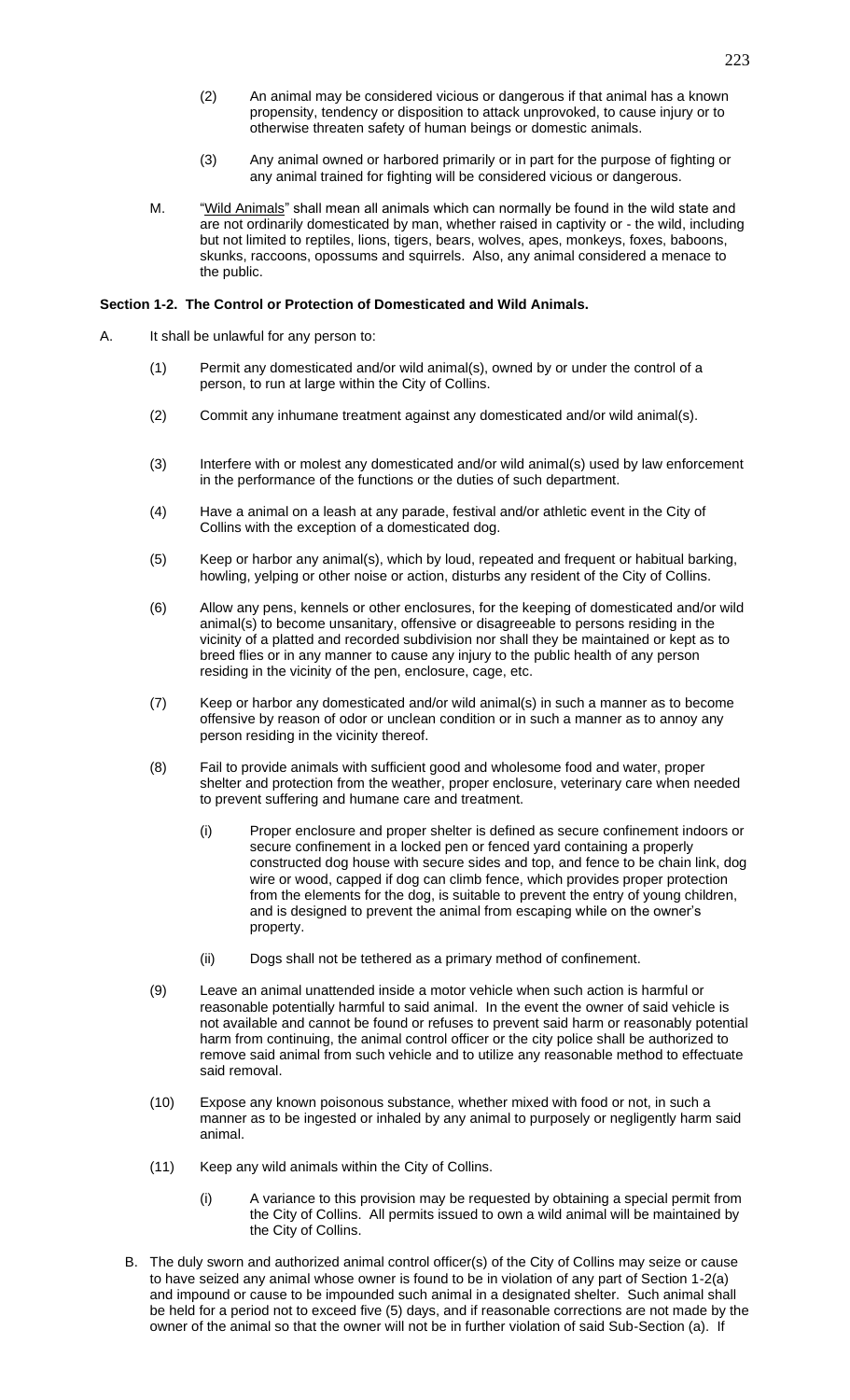such animal is not returned to the animal's owner pursuant to this Section 1-2(b), the animal shall be released to the Southern Pines Animal Shelter or other designated government facility. The animal control officer shall designate to the owner what corrections are necessary to bring said owner into compliance with Subsection 1-2(a) during said five-day period.

## **Section 1-3. Vicious Animals.**

It shall be unlawful for:

- (1) Any animal that has been declared or is considered vicious or dangerous as defined herein to be kept in or allowed to enter the City of Collins.
- (2) Any animal that has been declared vicious or dangerous to be kept on a chain or in any other manner kept tethered or to tie out.
- (3) Any person who has been convicted of a felony offense to possess, harbor, control, own or reside on the same premises as a vicious or dangerous animal.

## **Section 1-4. The Control or Protection of Animals.**

- A. It shall be unlawful for a person to tether, fasten, chain, tie or restrain an animal, either pet or livestock, to any stationary object in a manner that is inhumane or is detrimental to its welfare. A person may temporarily tether an animal no longer than is necessary to complete a temporary task.
- B. It shall be unlawful to allow any animal to be unrestrained or unconfined while being transported in the open bed of a pick up or flat bed truck or trailer. If the animal is restrained by a tether, lead, chain or other such restraint, such tether, lead, chain, or other such restraint must be short enough to prevent the animal from jumping from, or falling out of, the pick-up truck bed, or flat bed truck or trailer.
- C. It shall be unlawful for any person, firm or corporation, to attempt to sell, exchange, trade, barter, donate or display any animal on any roadside, public right-of-way, parkway, median, park, playground, other recreational areas or any private parking lot that is generally accessible by the public, regardless of whether such access is authorized. Non-profit organizations founded for the purpose of providing humane sanctuary or shelter for abandoned or unwanted animals shall have rights to interior parking areas associated with commercial/retail stores with written permission from the property owner.

#### **Section 1-5. Impoundment of Vicious Animals.**

- A. An animal control officer or law enforcement officer may seize or cause to have seized any animal declared vicious or dangerous or whose owner has violated any part of this ordinance and have said animal impounded at any Animal Shelter or other designated government facility authorized to impound vicious animals.
	- (1) The owner of any vicious or dangerous animal shall be held liable for costs and damages incurred by the injured party and/or the Animal Shelter or other designated government facility authorized to impound such vicious animal, regardless of whether the animal is returned to the owner.
- B. When an animal is determined by the animal control officer or law enforcement officer to be a vicious or dangerous animal that the animal control officer shall euthanize animal, or his designee provided all of the following requirements are met:
	- (1) The animal is at large without restraint;
	- (2) There is no vaccination tag or other identification around the animal's neck or implanted identification microchip; and
	- (3) Attempts to capture the animal peacefully have been made and have proved unsuccessful.
- C. Notwithstanding the provisions of the foregoing definition of a vicious dog, no dog may be considered a vicious dog if:
	- (1) An injury or severe injury is sustained by a human being, and at the time of such injury the dog was being provoked, tormented, abused or assaulted; or
	- (2) An injury or severe injury is sustained by a human being who at the time of such injury was committing a willful or negligent trespass, or other tort, upon the premises owned or leased by the owner of the dog; or
	- (3) The dog was protecting a human being within the immediate vicinity of the dog from an unjustified attack; or
	- (4) The dog is a police dog, which was engaged in the performance of its duties at the time of the act complained of.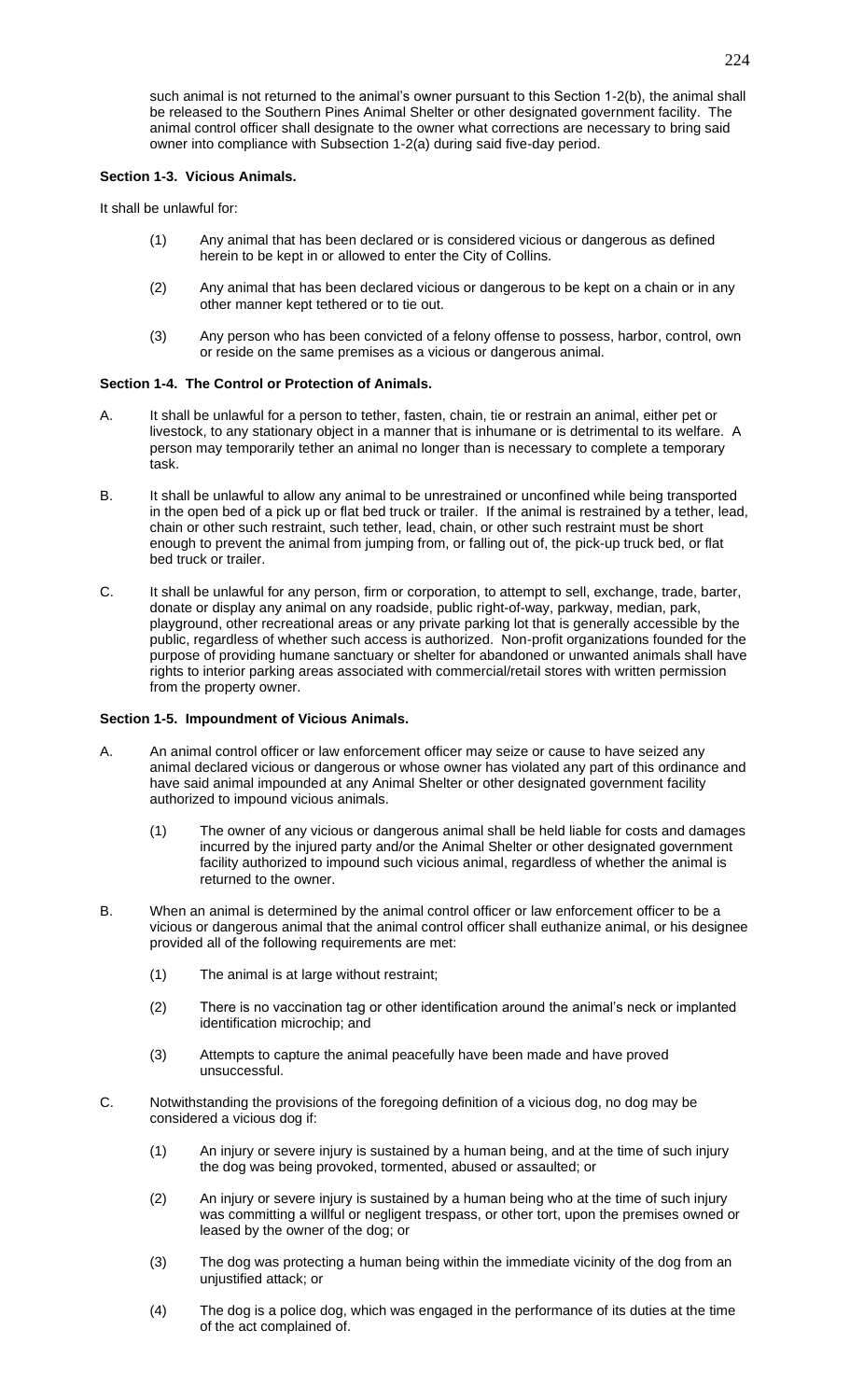### **Section 1-6. Procedure on Retention, Observation and Disposition of Animals, which have bitten persons or other animals, or those, suspected of having disease**.

- A. The Animal Control Officer or the person designated by the City of Collins in the course of his or her duties of investigation of cases in which animals have bitten persons or other animals shall immediately notify the owner of such animal which has bitten any person or otherwise arrange for the authorized officer to pick up and retain such animal in a separate kennel at the Southern Pines Animal Shelter or other designated government facility for a period of not less than ten (10) days after the biting of such person or other animal during which period it shall be determined by the Covington County Health Officer or designated official whether or not such animal is suffering from any disease. If no disease is found, the Covington County Health Officer is to signify to the authorized animal officer that such animal may be released to the owner, provided that the authorized officer may authorize keeping of any such animal in the owner's premises, and provided further that the owner produces a certificate of rabies vaccination performed by a veterinarian shown that such animal has been vaccinated for rabies not longer than twelve (12) months previous thereto or vaccination period recognized by the U. S. Department of Agriculture, and provided further that the authorized officer may authorize any such animal to be retained for a period of not less than ten (10) days after biting such person, or animal in quarters supervised by a veterinarian, and provided further that Covington County Health officer may authorize the keeping of certain animals confined on the owner's premises because of veterinary medical reasons, such as animals which are difficult to maintain or susceptible to diseases which might occur with changes of environment or female dogs with pups, provided the owner secures a written statement of such consideration from a veterinarian if required by the Covington County Health Officer.
- B. Any animal suspected of having disease shall be subject to the impoundment and observation provisions set out in Section 1-4.
- C. Any animal found to be infected with rabies shall be forthwith euthanized by the City of Collins officer or any other designated officer in a humane manner.

# **Section 1-7. Authorization for Quarantine.**

In the event a potential outbreak of rabies is suspected, and the danger of the public safety from rabid animals is reasonably imminent, the Covington County Health officer is hereby authorized, and it shall be his duty to issue a quarantine proclamation ordering persons owning, keeping or harboring any dog to muzzle same or confine it as herein provided for such time as may be specified in such quarantine proclamation. Under the publication of such proclamation by the Health Officer, the person keeping or harboring any dog or other animal shall follow the procedure as in the definition "at large," except prescribed that any such animal under the control of any adult person on a leash or under a control by voice command, may do so only if the animal is effectively muzzled. All dogs, cats or other animals found at large during the time specified by the Covington County Health Officer in his quarantine proclamation without being properly confined or muzzled if under the control of an adult person may be destroyed by an authorized officer, if said officer is unable with reasonable effort, to apprehend the animal for impoundment.

# **Section 1-8. Animal Control Officers - Training and Certification.**

- A. Any animal control officer appointed by the City of Collins may utilize any equipment reasonable and necessary to enforce the provision of this Ordinance, including without limitation, humane wire box traps; and the animal control officer(s) may lend such traps or other equipment to private persons for the purpose of preventing nuisances resulting from animals running at large.
- B. Any animal control officer appointed by the City of Collins shall be vested with police powers and shall be authorized to issue tickets, summons or other process in the same manner as other law officers of the City, subject to proper certification.

## **Section 1-9. Impoundment Authorized.**

- A. Impoundment for "At Large" Animals.
	- (1) Animals running at large may be pursued, caught and impounded by animal control officers and law enforcement officers. Said animals shall be held for a minimum of five (5) days, unless the animal is so diseased or seriously injured that it should be immediately, humanely destroyed, or unless the owner of the animal redeems the animal within the five (5) days by paying all fees which have accrued and receiving custody of the animal. Said fees are not in lieu of any fine or penalty provided by law
	- (2) The Fees for redemption of an impounded animal include:

| a) |                        | Feeding per day for a dog or cat |         |  |
|----|------------------------|----------------------------------|---------|--|
| b) | Impoundment fee's cats |                                  |         |  |
|    |                        | First occurrence                 | \$15.00 |  |
|    |                        | Second occurrence                | \$25.00 |  |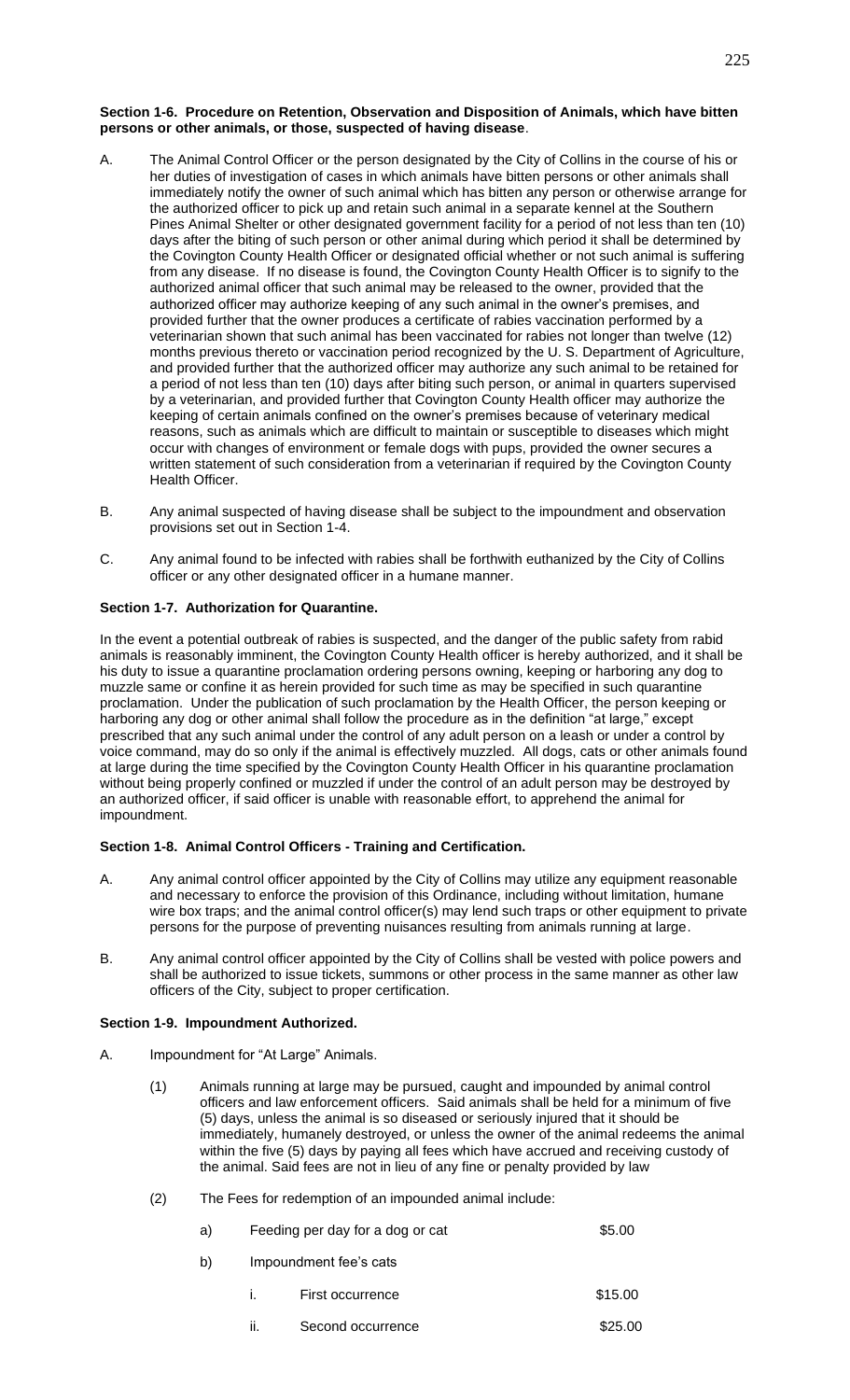|    | iii.                        | Third and subsequent occurrences | \$50.00  |  |  |  |
|----|-----------------------------|----------------------------------|----------|--|--|--|
|    | iv.                         | Fourth or subsequent offenses    | \$75.00  |  |  |  |
|    |                             |                                  |          |  |  |  |
| c) | Impoundment fee's dogs      |                                  |          |  |  |  |
|    | i.                          | First occurrence                 | \$15.00  |  |  |  |
|    | ii.                         | Second occurrence                | \$25.00  |  |  |  |
|    | iii.                        | Third and subsequent occurrences | \$50.00  |  |  |  |
|    | iv.                         | Fourth or subsequent offenses    | \$75.00  |  |  |  |
| d) | Impoundment fee's livestock |                                  |          |  |  |  |
|    | i.                          | First occurrence                 | \$75.00  |  |  |  |
|    | ii.                         | Second occurrence                | \$150.00 |  |  |  |
|    | iii.                        | Third and subsequent occurrences | \$275.00 |  |  |  |
|    | iv.                         | Fourth or subsequent offenses    | \$300.00 |  |  |  |

- (3) Owners of dogs and cats redeemed from impoundment shall provide proof of rabies inoculation prior to release of the animal from impoundment. In the event proof of inoculation cannot be produced, the owner shall produce a receipt for prepayment of a rabies vaccination from a licensed veterinarian or person certified by the State Board of Health before said animal is released.
- (4) If the owner does not redeem such animal within five (5) days, the animal shall be either put up for adoption or humanely destroyed. In the event the animal is adopted, the person who adopts the animal is then the legal owner of the animal.

# **Section 1-10. Penalties.**

- A. Any person who violates any of the provisions of Sections 1-2 and 1-4 pertaining to domesticated and/or wild animals shall be guilty of a misdemeanor. Each and every day the same shall continue shall constitute a separate and distinct offense. Each and every violation shall constitute a separate and distinct offense.
	- (1) First Offense one (1) warning only per violation excluding costs and damages incurred by the injured and/or the Animal Shelter or other designated government facility authorizes to impound such vicious animal.
	- (2) Second Offense a fine of not less than \$150.00 per violation, plus costs and damages incurred by the injured and/or the Animal Shelter or other designated government facility authorized to impound such vicious animal.
	- (3) Third Offense a fine of not less than \$300.00 per violation plus costs and damages incurred by the injured party and/or the Animal Shelter or other designated government facility authorized to impound such vicious animal.
	- (4) Forth (and subsequent) Offense a fine of \$1,000.00 per violation or by imprisonment minimum of ninety - (90) days or by both such fine and imprisonment.
- B. Any person who violates any of the provisions of Section 1-3 pertaining to vicious or dangerous animals shall be guilty of a misdemeanor. Each and every day the same shall continue shall constitute a separate and distinct offense. Each and every violation shall constitute a separate and distinct offense.
	- (1) First Offense a fine of not less than \$250.00 per violation or by imprisonment for sixty (60) days or by both such fine and imprisonment, plus costs and damages incurred by the injured and/or the Southern Pines Animal Shelter or other designated government facility authorized to impound such vicious animal.
	- (2) Second Offense a fine of not less than \$500.00 per violation and imprisonment for a minimum of ninety (90) day or by both such fine and imprisonment, plus costs and damages incurred by the injured party and/or the Southern Pines Animal Shelter or other designated government facility authorized to impound such vicious animal.
	- (3) Third Offense a fine of not less than \$1,000.00 per violation or by imprisonment of a minimum of ninety (90) days of by both such fine and imprisonment.